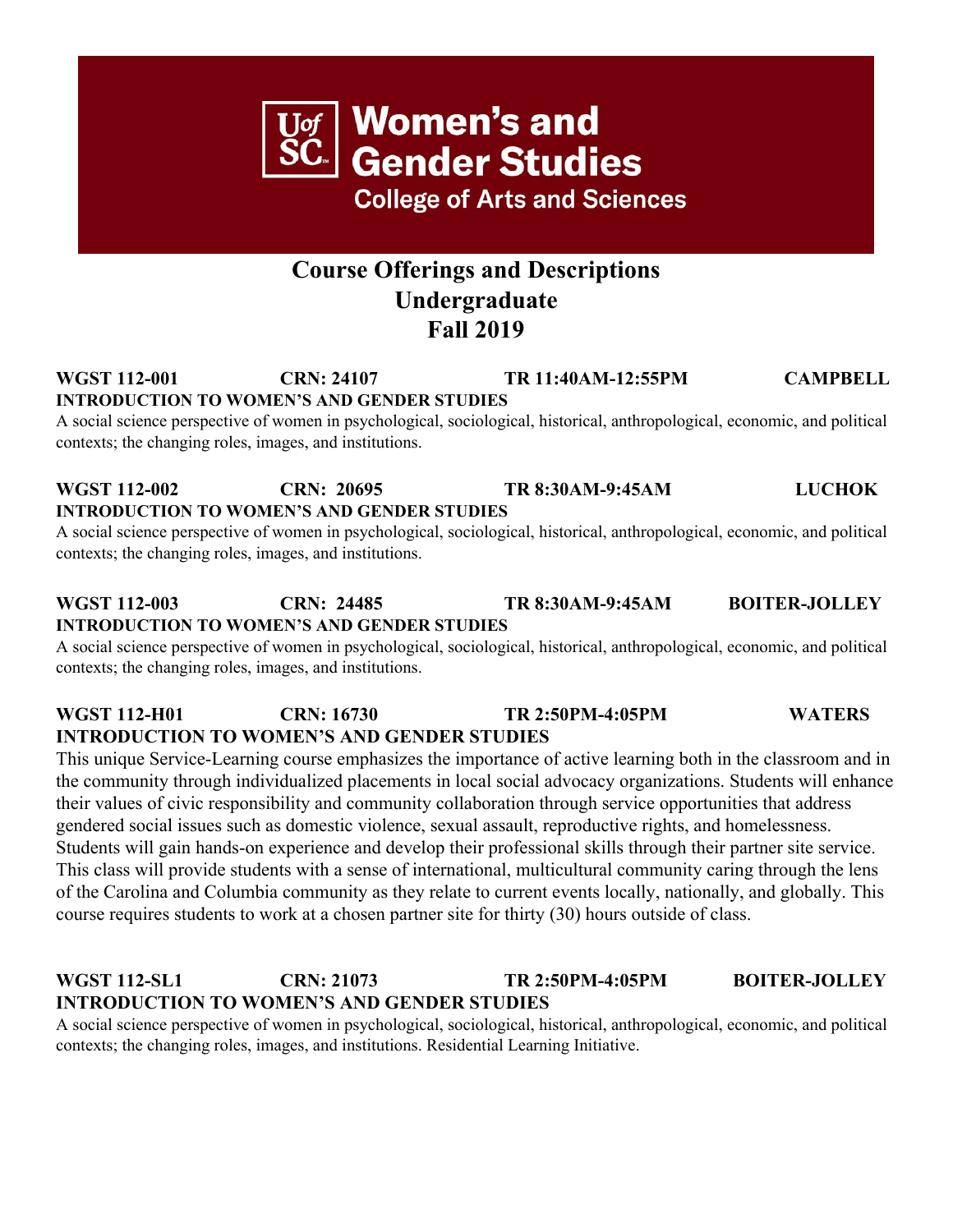|                                                      | * ONLINE SECTIONS OF WGST 112: |                                                                                                                                                                                                                                                                                                                                                                                                                                                                                                                                                                                                                                                                                                                                                                                                                              |                 |
|------------------------------------------------------|--------------------------------|------------------------------------------------------------------------------------------------------------------------------------------------------------------------------------------------------------------------------------------------------------------------------------------------------------------------------------------------------------------------------------------------------------------------------------------------------------------------------------------------------------------------------------------------------------------------------------------------------------------------------------------------------------------------------------------------------------------------------------------------------------------------------------------------------------------------------|-----------------|
| <b>INTRODUCTION TO WOMEN'S AND GENDER STUDIES</b>    |                                |                                                                                                                                                                                                                                                                                                                                                                                                                                                                                                                                                                                                                                                                                                                                                                                                                              |                 |
|                                                      |                                |                                                                                                                                                                                                                                                                                                                                                                                                                                                                                                                                                                                                                                                                                                                                                                                                                              |                 |
| <b>WGST 112-J10</b>                                  | <b>CRN: 14618</b>              | <b>HEAD</b>                                                                                                                                                                                                                                                                                                                                                                                                                                                                                                                                                                                                                                                                                                                                                                                                                  |                 |
| <b>WGST 112-J11</b>                                  | <b>CRN: 22149</b>              | <b>HEAD</b>                                                                                                                                                                                                                                                                                                                                                                                                                                                                                                                                                                                                                                                                                                                                                                                                                  |                 |
| <b>WGST 112-J12</b>                                  | <b>CRN: 14619</b>              | <b>HEAD</b>                                                                                                                                                                                                                                                                                                                                                                                                                                                                                                                                                                                                                                                                                                                                                                                                                  |                 |
| <b>WGST 112-J13</b>                                  | <b>CRN: 17523</b>              | <b>HEAD</b>                                                                                                                                                                                                                                                                                                                                                                                                                                                                                                                                                                                                                                                                                                                                                                                                                  |                 |
| <b>WGST 122-J14</b>                                  | <b>CRN: 25581</b>              | <b>HEAD</b>                                                                                                                                                                                                                                                                                                                                                                                                                                                                                                                                                                                                                                                                                                                                                                                                                  |                 |
| <b>WGST 112-J15</b>                                  | <b>CRN: 13639</b>              | <b>CAMPBELL</b>                                                                                                                                                                                                                                                                                                                                                                                                                                                                                                                                                                                                                                                                                                                                                                                                              |                 |
| <b>WGST 112-J16</b>                                  | <b>CRN: 22147</b>              | <b>CAMPBELL</b>                                                                                                                                                                                                                                                                                                                                                                                                                                                                                                                                                                                                                                                                                                                                                                                                              |                 |
| <b>WGST 112-J17</b>                                  | <b>CRN: 22151</b>              | <b>CAMPBELL</b>                                                                                                                                                                                                                                                                                                                                                                                                                                                                                                                                                                                                                                                                                                                                                                                                              |                 |
| <b>WGST 112-J18</b>                                  | <b>CRN: 24118</b>              | <b>CAMPBELL</b>                                                                                                                                                                                                                                                                                                                                                                                                                                                                                                                                                                                                                                                                                                                                                                                                              |                 |
| <b>WGST 112-J19</b>                                  | <b>CRN: 24119</b>              | <b>HEAD</b>                                                                                                                                                                                                                                                                                                                                                                                                                                                                                                                                                                                                                                                                                                                                                                                                                  |                 |
| <b>WGST 112-J20</b>                                  | <b>CRN: 30488</b>              | <b>WEISSMAN</b>                                                                                                                                                                                                                                                                                                                                                                                                                                                                                                                                                                                                                                                                                                                                                                                                              |                 |
| <b>WGST 112-J21</b>                                  | <b>CRN: 30489</b>              | <b>WEISSMAN</b>                                                                                                                                                                                                                                                                                                                                                                                                                                                                                                                                                                                                                                                                                                                                                                                                              |                 |
| <b>WGST 112-Z01</b>                                  | <b>CRN: 22729</b>              | <b>ELLIOTT</b>                                                                                                                                                                                                                                                                                                                                                                                                                                                                                                                                                                                                                                                                                                                                                                                                               |                 |
| <b>WGST 112-Z02</b>                                  | <b>CRN: 22730</b>              | <b>ELLIOTT</b>                                                                                                                                                                                                                                                                                                                                                                                                                                                                                                                                                                                                                                                                                                                                                                                                               |                 |
| <b>WGST 113-002</b><br><b>WOMEN'S HEALTH</b>         | <b>CRN: 10103</b>              | TR 1:15PM-2:30PM                                                                                                                                                                                                                                                                                                                                                                                                                                                                                                                                                                                                                                                                                                                                                                                                             | <b>LUCHOK</b>   |
|                                                      |                                | Basic functioning of the female body; effects of society on processes of health and disease.                                                                                                                                                                                                                                                                                                                                                                                                                                                                                                                                                                                                                                                                                                                                 |                 |
| <b>WGST 113-J10</b><br><b>WOMEN'S HEALTH</b>         | <b>CRN: 29999</b>              | <b>WEB</b>                                                                                                                                                                                                                                                                                                                                                                                                                                                                                                                                                                                                                                                                                                                                                                                                                   | <b>SWAN</b>     |
|                                                      |                                | Basic functioning of the female body; effects of society on processes of health and disease.                                                                                                                                                                                                                                                                                                                                                                                                                                                                                                                                                                                                                                                                                                                                 |                 |
| <b>WGST 113-J11</b><br><b>WOMEN'S HEALTH</b>         | <b>CRN: 30522</b>              | <b>WEB</b>                                                                                                                                                                                                                                                                                                                                                                                                                                                                                                                                                                                                                                                                                                                                                                                                                   | <b>LUCHOK</b>   |
|                                                      |                                | Basic functioning of the female body; effects of society on processes of health and disease.                                                                                                                                                                                                                                                                                                                                                                                                                                                                                                                                                                                                                                                                                                                                 |                 |
| <b>WGST 298-001</b><br><b>HARASSMENT AND CONSENT</b> | <b>CRN: 23119</b>              | TR 10:05AM-11:20AM                                                                                                                                                                                                                                                                                                                                                                                                                                                                                                                                                                                                                                                                                                                                                                                                           | <b>CAMPBELL</b> |
|                                                      |                                | This course examines the ways gender, harassment, and consent intersect. The course surveys historical and<br>current cases and social movements surrounding harassment, power, and consent.                                                                                                                                                                                                                                                                                                                                                                                                                                                                                                                                                                                                                                 |                 |
| <b>WGST 300-J10</b><br><b>SEX AND GENDER</b>         | <b>CRN: 22924</b>              | <b>WEB</b>                                                                                                                                                                                                                                                                                                                                                                                                                                                                                                                                                                                                                                                                                                                                                                                                                   | <b>PFEFFER</b>  |
|                                                      |                                | Critical ways of thinking about sex and gender as social processes in everyday lives. Topics include how sex<br>and gender shape and affect the experiences of women, men, girls, boys, and individuals who live in the spaces<br>in-between (those who are intersex or transgender) across a wide range of social institutions (family, work,<br>education, politics, etc.). This is an asynchronous, fully online, distributed learning course. Sociology is a social<br>science seeking to better understand how individuals, groups, social systems/structures and cultures shape (and<br>are shaped by) one another. In this course, we will use a sociological lens to focus on the topics of sex and<br>gender While our focus will be on sex and gender we will also study how other identities influence and affect |                 |

gender. While our focus will be on sex and gender, we will also study how other identities influence and affect gendered identities and experiences. A primary goal of this course is to introduce you to the perspectives and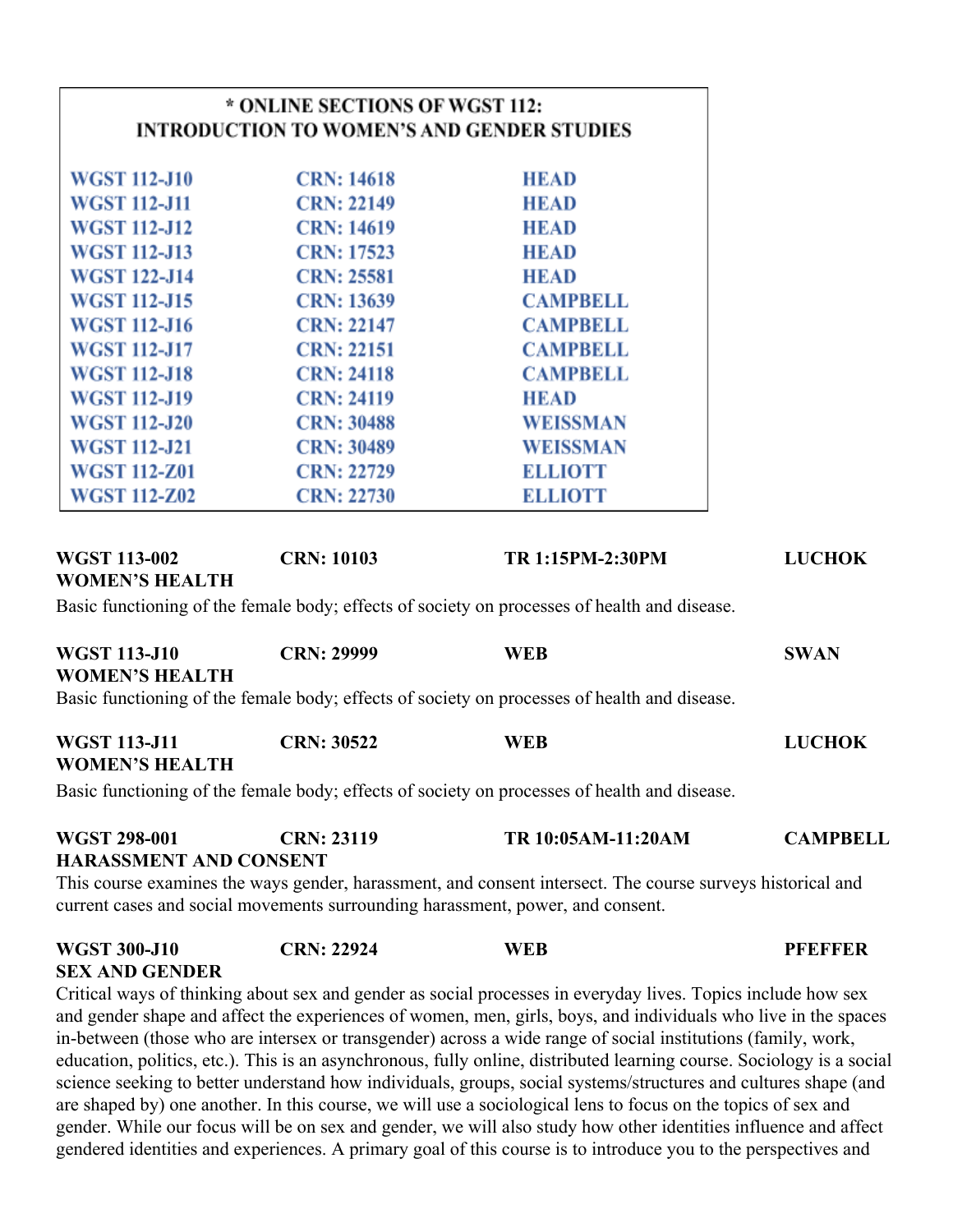empirical findings on sex and gender in sociology, as well as to apply this empirical evidence to real-world experiences. Of critical importance is the goal of cultivating your skills for analyzing the social situations and events that you encounter in your everyday lives. Throughout this course, emphasis will be placed on developing critical and integrative ways of thinking about sex and gender as social processes in our everyday lives. This is not a course exclusively about women and women's experiences. In this course, we will consider how sex and gender shape and affect the experiences of women, men, girls, boys, and individuals who live in the spaces in-between these categories (e.g., those who are intersex, transgender, transsexual, etc.) Cross-listed Course(s): SOCY 301 Prerequisite(s): SOCY 101

# **WGST 304-001 CRN: 13177 TR 2:50PM-4:05PM WAGNER RACE, CLASS, GENDER, AND SEXUALITY**

Historical and contemporary power relationships in race, social class, gender, and sexual orientation. Cross-listed Course(s): AFAM 397 and POLI 305

# **WGST 379-001 CRN: 29072 TR 4:25PM-5:40PM HARRISON WOMEN IN MODERN EUROPE**

Survey of women in European history from the  $18<sup>th</sup>$  to the  $21<sup>st</sup>$  Century. Focus on women's citizenship beginning with enlightenment idea of rights through developments in modern feminism. Cross-listed with HIST 379.

# **WGST 379-H01 CRN: 29073 TR 2:50PM-4:05PM HARRISON WOMEN IN MODERN EUROPE**

Survey of women in European history from the  $18<sup>th</sup>$  to the  $21<sup>st</sup>$  Century. Focus on women's citizenship beginning with enlightenment idea of rights through developments in modern feminism. Cross-listed with HIST 379.

# **WGST 388-H01 CRN: 20392 TR 2:50PM-4:05PM LUCHOK CULTURES, PREGNANCY, AND BIRTH**

Anthropological study of pregnancy and birth with a cross-cultural focus comparing the United States to other nations. Examination of cultural factors such as prenatal care, dietary practices, taboos, birth location, practitioners, and birthing styles.

**WGST 398-002 CRN: 30200 TR 2:50PM-4:05PM CUMMINGS TOPIC: AFRICAN AMERICAN AND WOMEN'S HEALTH ISSUES**

Critical examination of health disparities in the U.S. population across gender, race, and ethnicity. Primary attention will be focused on the nature of Black/White and male/female disparities in health and well-being and the patterned ways in which the health of these groups is embedded in the social, cultural, political and economic contexts of their lives.

# **WGST 432-001 CRN: 29600 TR 1:15PM-2:30PM PACZYNSKI MEN AND MASCULINITIES**

This course provides an overview of psychological, social, physical, and emotional issues related to men's lives. The course examines the social construction of gender, men and work, men and health, men in relationships, male sexualities, men in families, masculinities in the media and popular culture, and violence and masculinities.

# **WGST 499-001 CRN: 10120 TR 1:15PM-2:30PM CAMPBELL COMMUNITY SERVICE INTERNSHIP**

Supervised experience addressing a community organization's needs and allowing the student to explore an aspect of the community related to women's studies issues. Contract approval by advisor required.